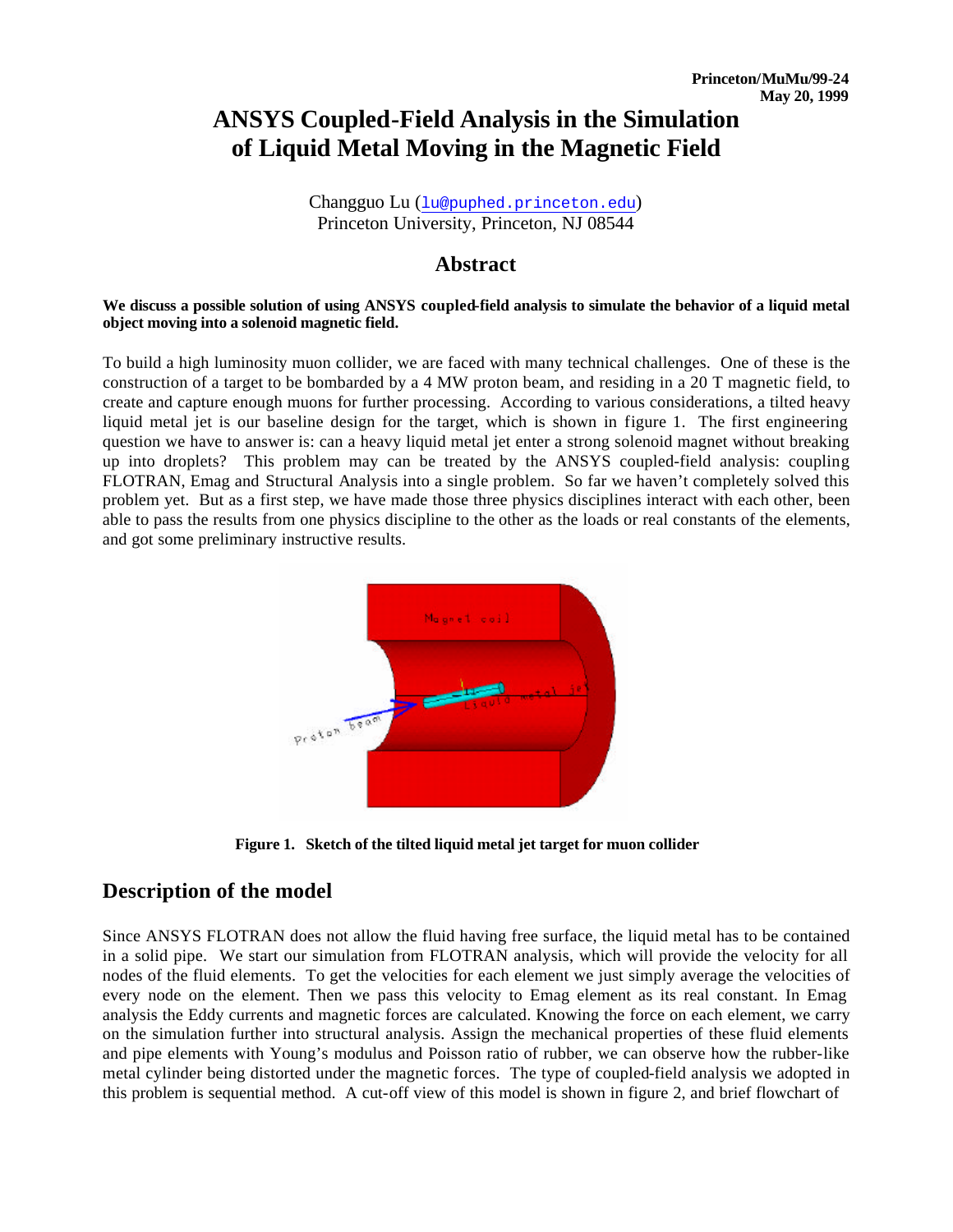our analysis is shown in figure 3. To reduce the model size, we use the symmetry condition of this problem to create a 90<sup>o</sup> model for the analysis.



Figure 2. A cut-off view of the geometry of a 360<sup>0</sup> model. The central red elements are for metal fluid; the brown elements are for rubber pipe; the blue elements are for air. Not shown are the solenoid source **element and the infinite elements, which are covering the air elements. In our analysis we used a 90o model for reducing the model size.**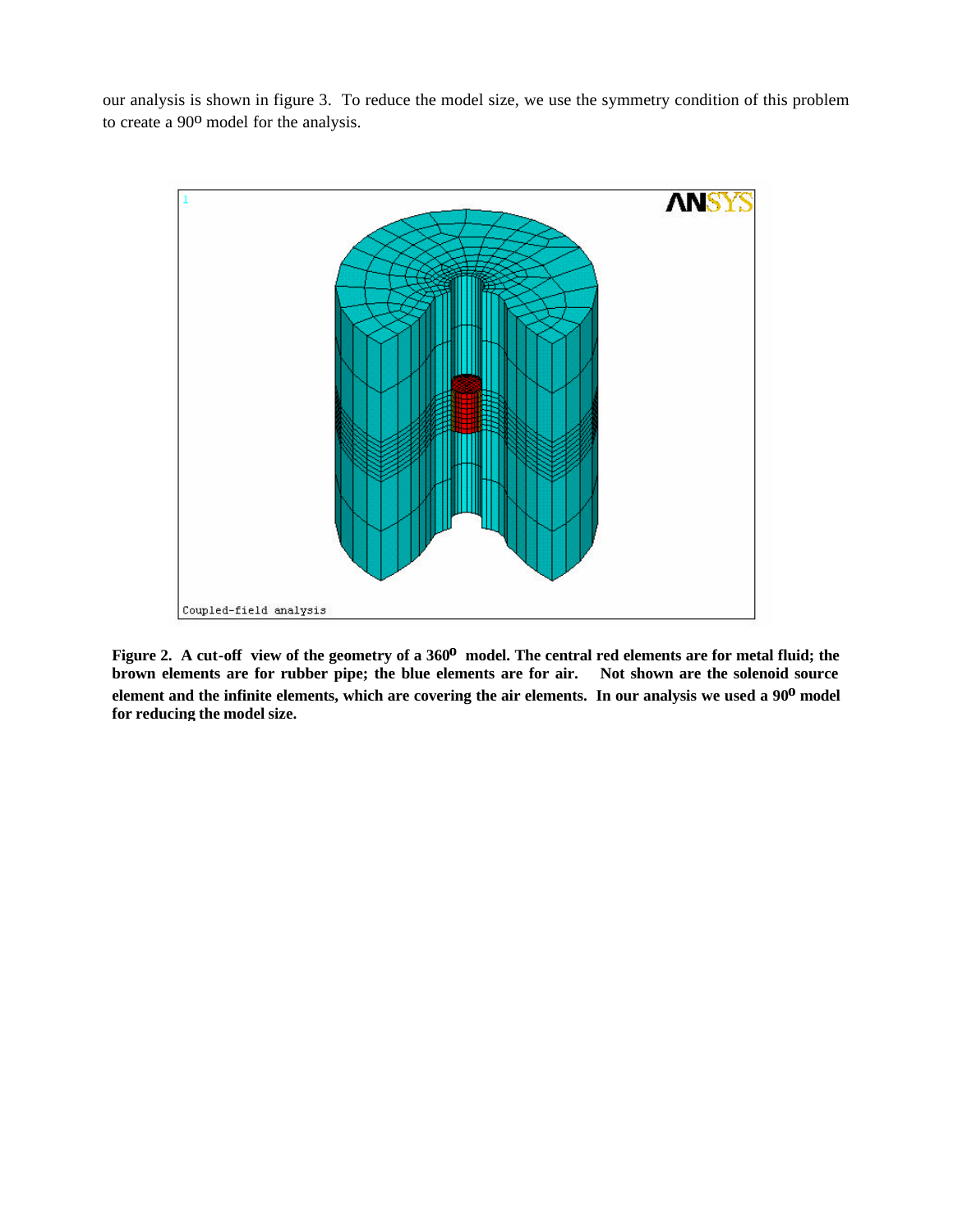**Figure 3. A flowchart of the coupled-field analysis.**

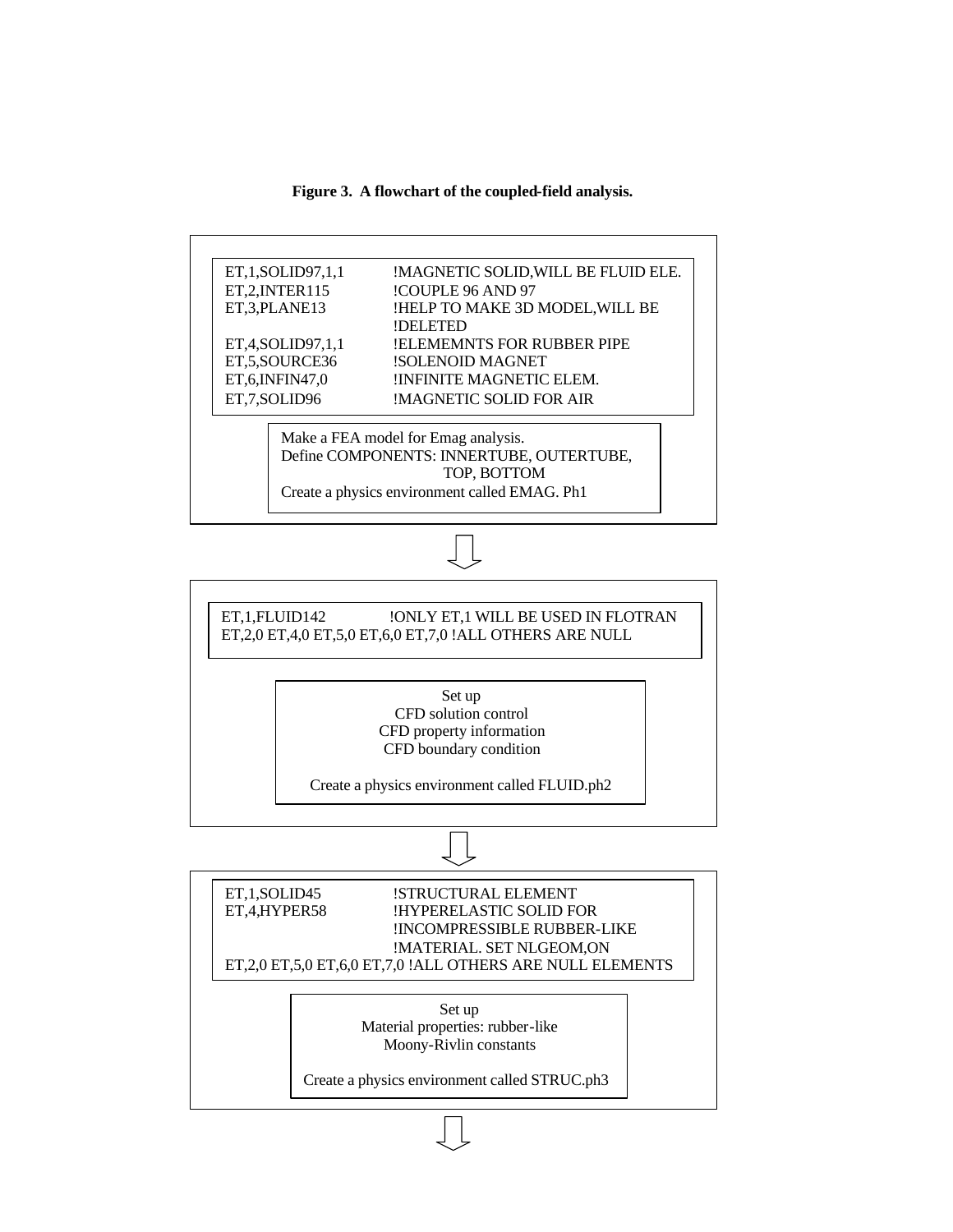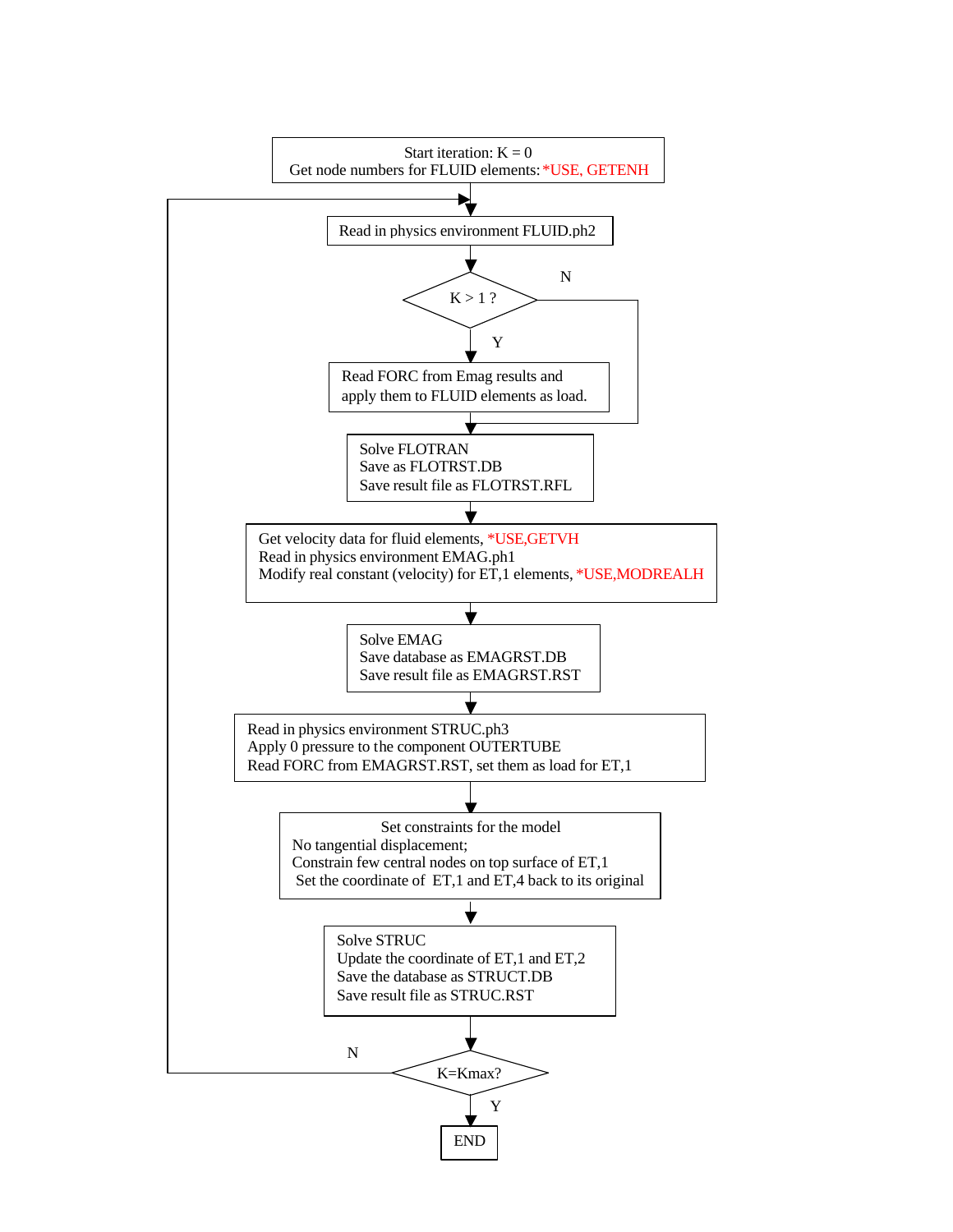# **Results of the simulation**

#### **1. FLOTRAN analysis**

Since our final goal is to simulate a free fluid et, of which the surface is free of friction, in this calculation we don't apply the conventional boundary condition,  $v = 0$ , on the wall of the pipe. The only boundary condition we used is  $V_{in} = V_z = 10$  m/s at the inlet surface, and zero pressure on the outlet surface. After first 100 iterations of FLOTRAN calculation the velocity distribution is shown in figure 4. It is not surprised that the velocity is very close to 10 m/s everywhere among the fluid elements.



**Figure 4. The velocity distribution among the fluid elements after 100 iterations of FLOTRAN analysis in the first loop.**

### **2. Emag analysis**

Because we are expecting that the velocities will vary among the different fluid elements, we have to be able to setup the velocity for each fluid element individually. To accomplish this task we have created a macro library file called GETENV.LIB, which includes three macros: GETENH, GETVH, and MODREALH. The macro GETENH is used to get the node numbers for the fluid elements with the command \*GET,,ELEM,,NODE, and store them into a two-dimension array ELENOD. The macro GETVH then retrieves the velocity components  $V_X$ ,  $V_Y$  and  $V_Z$  of each node of the fluid elements with the command \*GET,,NODE,, VX, etc. and store them into another two-dimension array VELOCT. The third macro MODREALH is used to calculate the velocity of each element by averaging the velocities of its eight nodes, then set a new real constant, and modify the real constant of this element to the new one with the command EMODIF,,REAL. We have noticed that if an element has its own real constant, this element becomes a region. The total number of regions in ANSYS is limited to 1000. We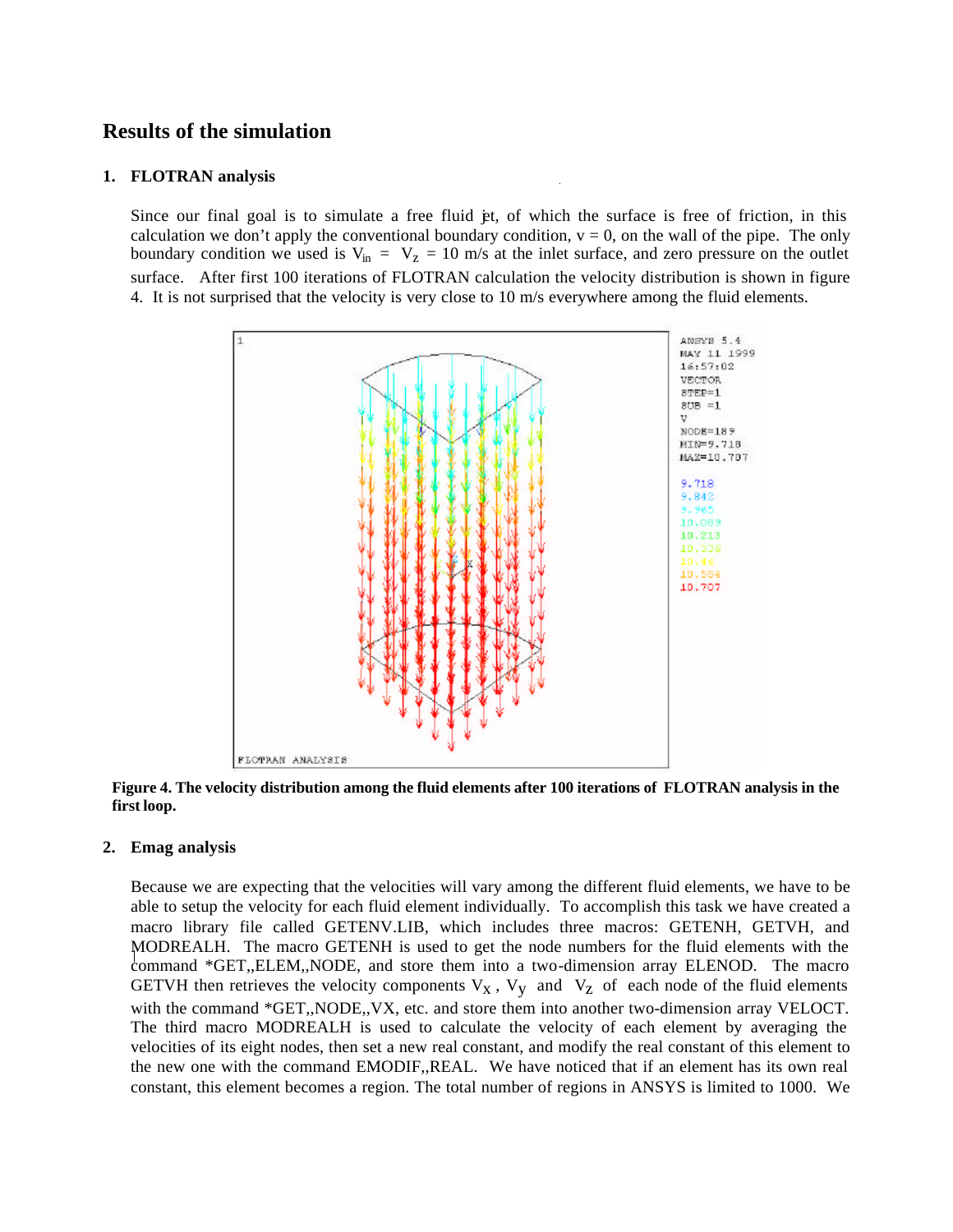have to restrict our model within this limit. The distributions of B field, Eddy current and magnetic force are shown in figures 5, 6 and 7.



**Figure 5. B field distribution of a solenoid magnet with a deformed moving metal cylinder. The blue box indicates the geometrical position of the solenoid coil.**



**Figure 6. Eddy current in the moving metal fluid**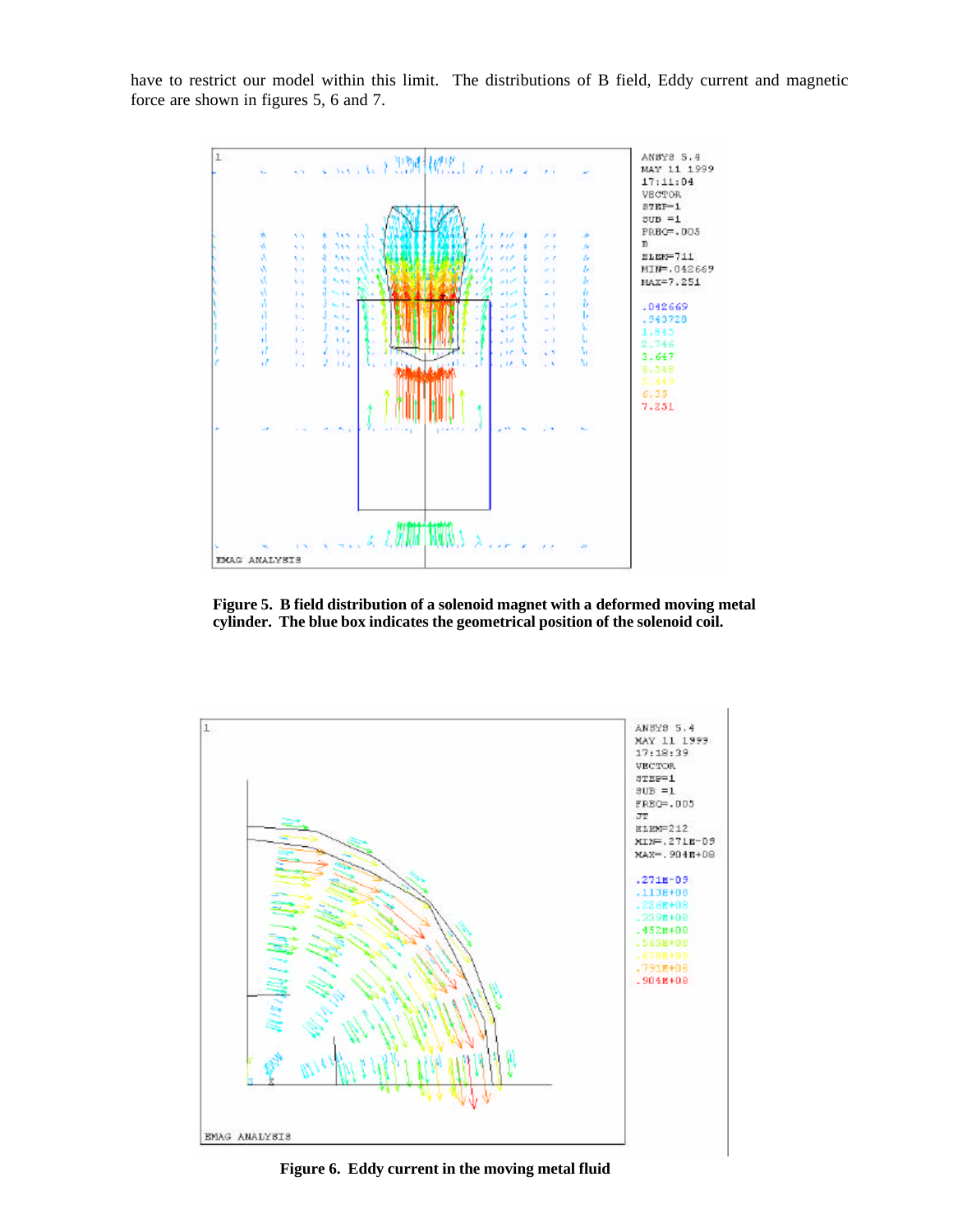

**Figure 7. Magnetic force encountered on moving metal elements.**

#### **3. Structural analysis**

In our model there is a pipe surrounding the metal cylinder. Both pipe and metal elements have rubber's properties at present stage. The pipe encounters no pressure from outside surface (component OUTERTUBE). The metal and pipe elements with four defined components on them are shown in figure 9. The magnetic force on each of the metal element will introduce a displacement. The structural analysis part of our simulation utilizes an ANSYS command LDREAD,FORC,,,,,EMAGRST,RST to fetch the magnetic forces from the EMAG result file EMAGRST.RST and apply them to the structural model as the loads. If we set the metal elements with structural fluid properties, such as small Young's modulus: 1% of rubber's and very small Poisson's ratio: 0.0001, the calculation wouldn't be converged. Some of the fluid elements are tore off under the magnetic force. It indicates that this is not the right approach to the solution. In order to be able to get some sense of the behavior for the moving metal fluid in a non-uniform magnetic field, we change the mechanical properties of the metal elements as the rubber. The deformed metal cylinder is shown in figure 8.

When we do the structural analysis the model has to have some restrictions to make it stable. For this analysis we apply the complete restriction (UX, UY and  $UZ = 0$ ) on the central few nodes of the cylinder's top surface (component TOP), also restrict the axis of the cylinder from any radial displacement due to the symmetrical consideration. After 12 loops of FLOTRAN-EMAG-STRUCTURE analysis the results from each analysis are converged. The figures 5 to 8 are showing the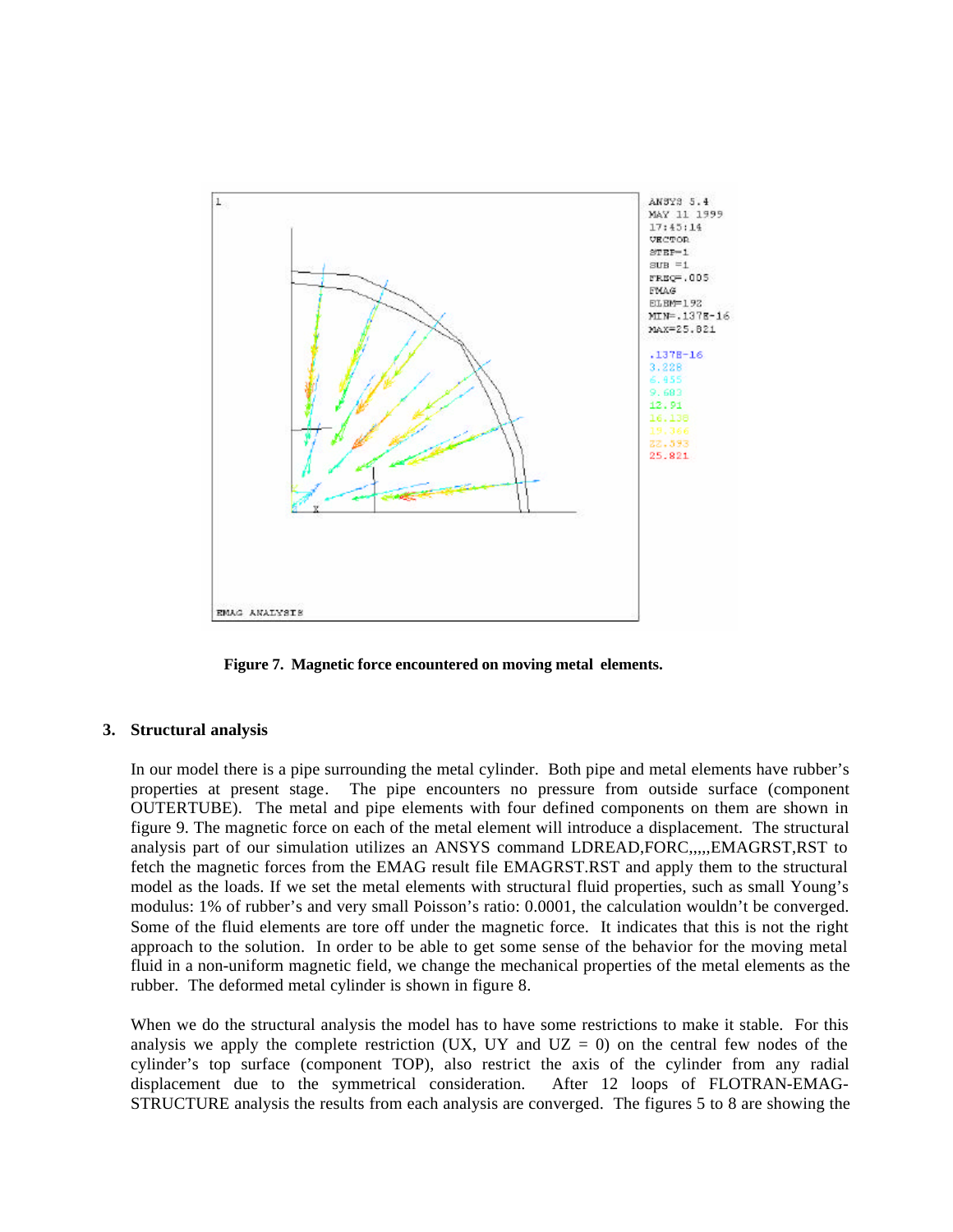results from Emag and structural analysis after the 12-th loop. The velocity distribution in FLOTRAN after 12-th loop is shown in figure 10.



**Figure 8. The deformed rubber-like metal cylinder when it is entering a solenoid magnet**



**Figure 9. The metal and pipe elements with four defined components on them**